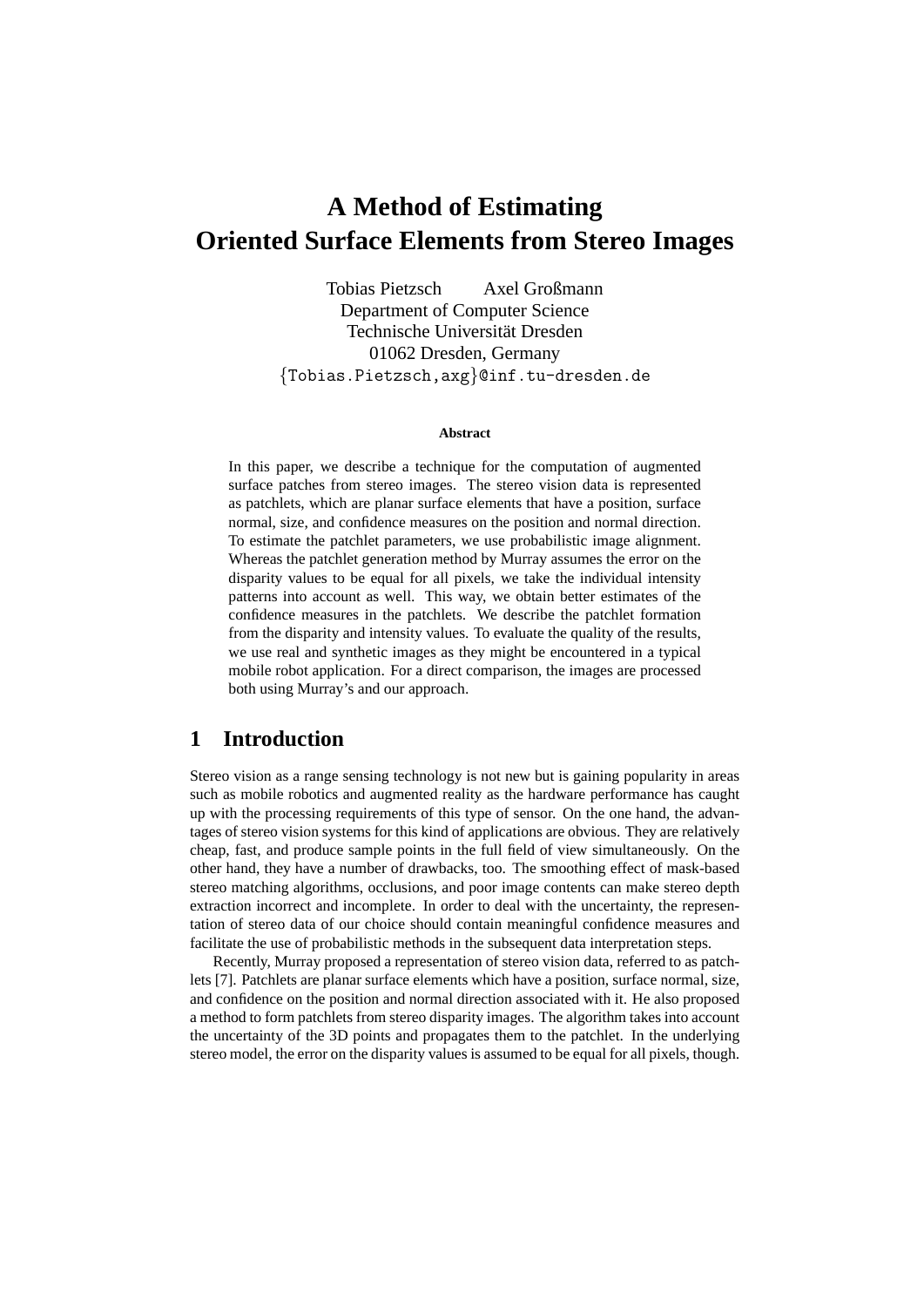Despite the promising results we obtained using Murray's patchlet generation technique, we believe that even better estimates of the confidence measures in the patchlets can be found if the algorithm would use the individual intensity patterns as well. Generally speaking, the more salient features we have in the image region used to form the patchlet, the more reliable the estimates of its parameters will be.

If we want to use the intensity patterns to estimate the position and orientation of surface patches, we have to solve an image alignment problem, i.e., bringing into alignment two image regions by finding the parameters of a known function relating position in one region to position in the other, where the parameters are initially only approximately known. Recently, Molton et al. [6] presented the probabilistic inverse compositional image alignment method. In our stereo vision application, we can build upon their technique that combines probabilistic representations with efficient, gradient-based search.

Our contribution is a method for generating augmented surface patches from stereo images. The patchlet parameters are computed from both disparity values and intensity patterns. The method we propose does not necessarily yield better values for the position, surface normal, and size of the surface elements in general, but provides better estimates about the quality of these parameters in terms of confidence values on the position and normal direction. Therefore, the output of our patchlet formation method could be used, for example, to select features which can be tracked reliably, because they have sufficient texture information and are likely to correspond to planar regions in the scene. Reliable confidence estimates could also improve the performance of probabilistic methods for surface segmentation, object detection, and visual mapping. Moreover, we present a detailed empirical comparison with Murray's patchlet generation method.

In our work, we assume that a mask-based stereo matching algorithm is available to compute the disparity values. As both Murray's and our implementation is not optimised for speed yet, we do not provide any results about the run-time performance. Both algorithms perform parameter optimisation for each pixel independently and, thus, their theoretical complexity is linear in the number of pixels. Looking for possible applications, we have performed preliminary experiments on surface segmentation. Unfortunately, the presentation of these results would go beyond the scope of this paper.

In the following section, we briefly overview related research on stereo vision and image alignment. In Section 3, we recapitulate the patchlet representation which we use. Section 4 contains a detailed description of the creation of patchlets by image alignment and the underlying sensor model. In Section 5, we evaluate the quality of the results using real and synthetic images as they might be encountered in a typical mobile robot application. Finally, we draw some conclusions in Section 6.

### **2 Related Work**

In this paper, we can draw upon previous work both from stereo vision and image alignment. Murray has obtained promising results for surface segmentation using stereo vision [7]. He introduced the patchlet representation, as described in Section 3, and a plane-fitting technique for patchlet formation. Hattori and Maki [4] proposed a stereo matching algorithm that allows a matching window to locally deform according to the surface orientation. From the intensity gradients within the matching window, they compute surface orientation as well as disparity. However, the rectified stereo setup, which we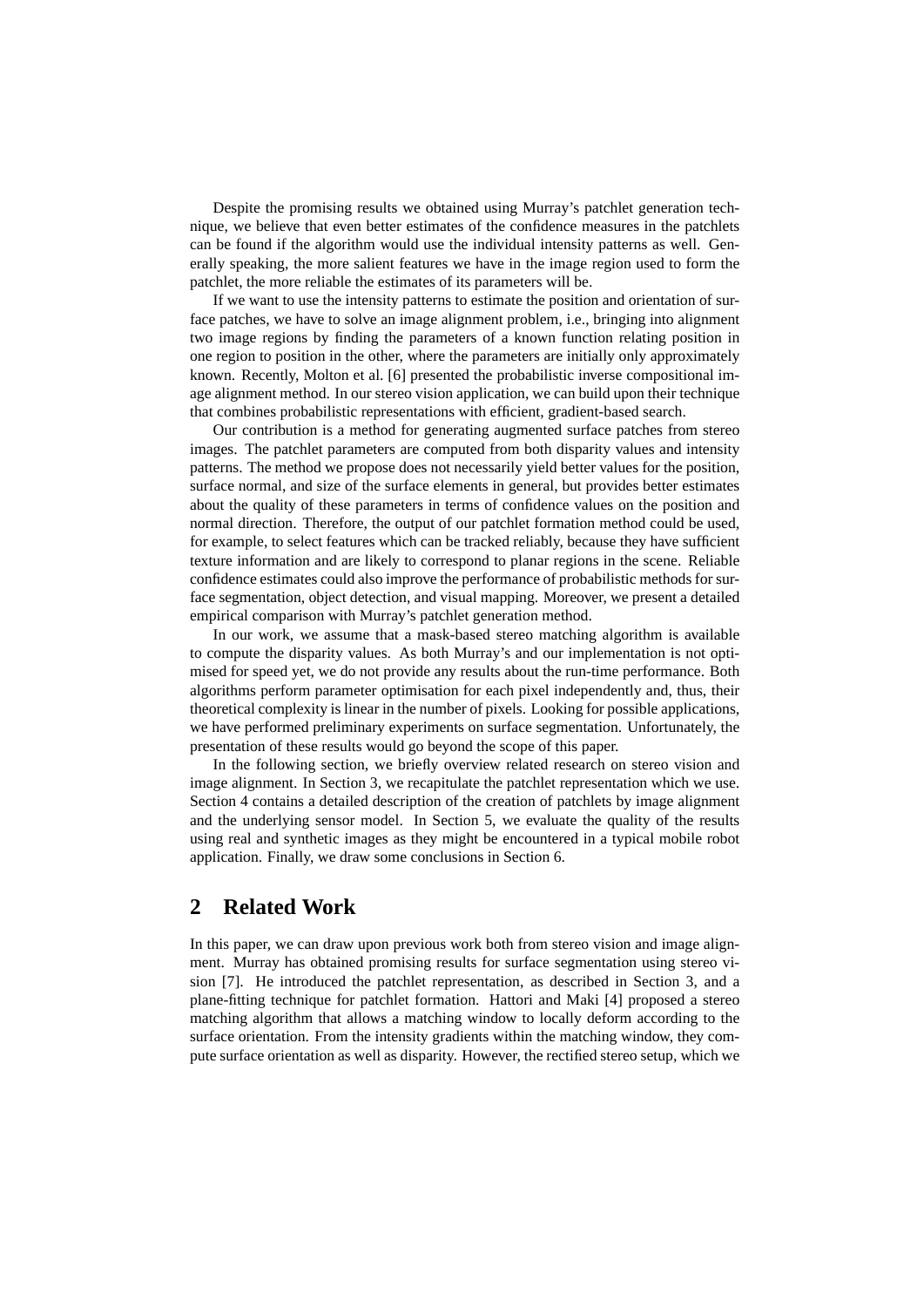

Figure 1: The patchlet model

consider here, is a degenerated configuration for their affine approximation to the image deformation. Devernay and Faugeras [3] used the derivatives of disparity to compute local surface orientation and curvature. The maps for disparity and its derivatives are obtained using *fine correlation*, that is, finding the deformation parameters of local matching windows that maximize correlation. Molton et al. [5] presented planar patch features for a real-time SLAM system, and refine estimates of their surface normals over time. We build upon this work, in that we use their probabilistic formulation [6] of the inverse compositional image alignment algorithm [1] to estimate the orientation of planar surfaces. Our approach differs, in that we simultaneously estimate the depth and orientation of the surface. We also propose a measure of uncertainty that incorporates the intensity differences between the images after converged alignment.

## **3 Patchlet Surface Elements**

Correlation-based stereo matching algorithms typically use a square image mask (in our case, 11x11 pixels) to compute the disparity values. That is, correlation stereo vision is a region matching technique and consequently senses surface patches, not points [7]. Thereby, the surface patch corresponds to the portion of the scene that falls within the neighbourhood of a given stereo pixel as defined by the image mask of the algorithm.

In this paper, we adopt the patchlet model by Murray [7]. One planar surface element, referred to as patchlet, is generated for each valid pixel in the stereo image. The parameters of a patchlet are: a 3D position indicating the centre of the patchlet (origin), a size in both the local *X* and *Y* direction, a positional variance in normal direction,  $\lambda$ , and a confidence in normal direction,  $\kappa$ . They are shown in Figure 1.

The size of the patchlet is determined by projecting the pixel on the sensed surface. That is, patchlets that are farther from the camera will be larger in size and are likely to have higher uncertainty values than close patchlets.

## **4 Estimating Patchlet Parameters Through Image Alignment**

Murray's approach to patchlet generation [7] is based on fitting planes to local neighbourhoods of 3D points generated from a disparity map. In contrast, we estimate the patchlet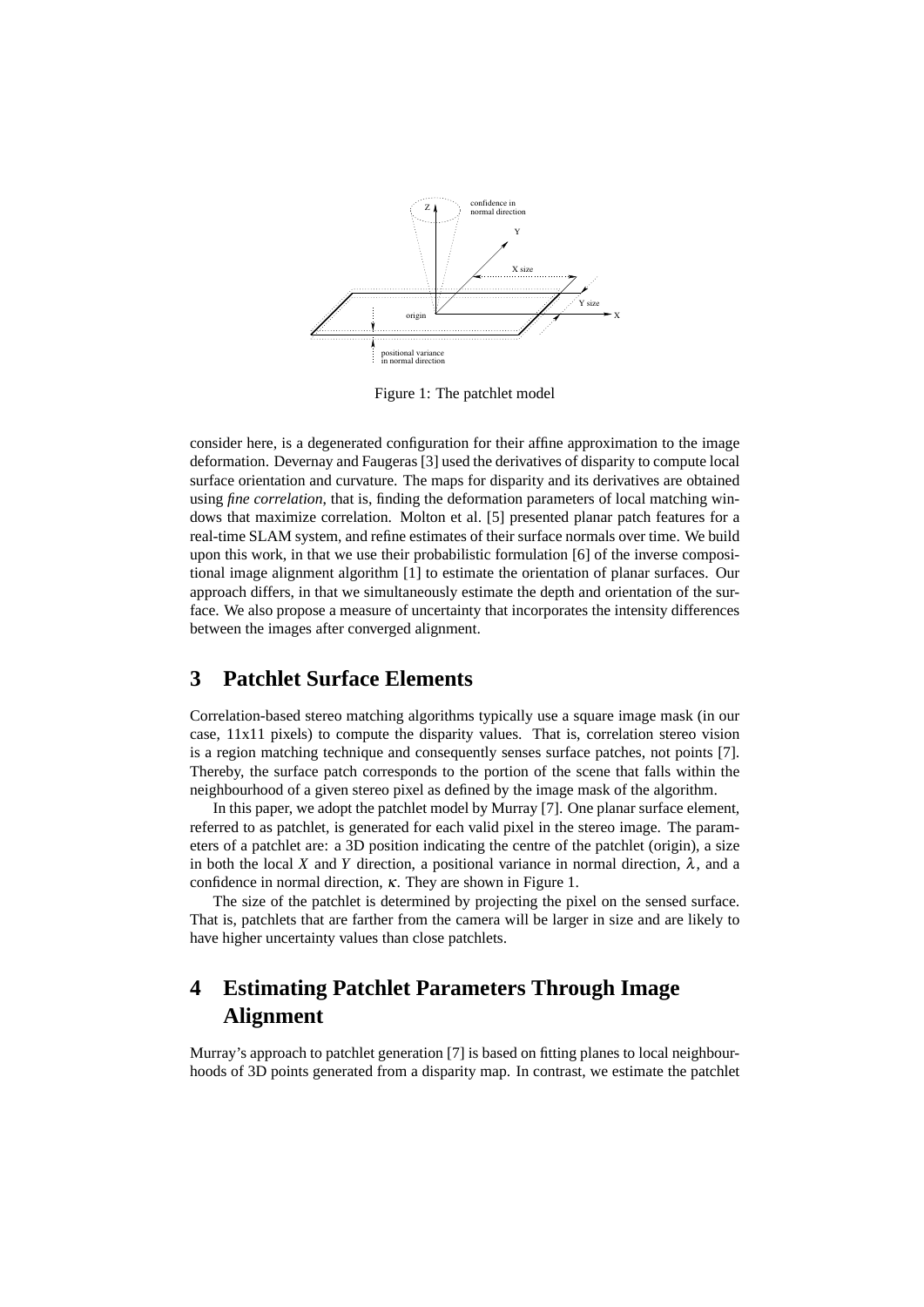parameters directly from the deformation of intensity patterns between the images. The parameters of a plane in the scene determine a warp function **W** that maps projections of points on the plane between the right and left camera images. We assume that the pixels in a small region around the current point of interest are indeed the projection of a planar surface. The task of computing patchlet position and orientation then becomes to find the warp parameters **p** which minimise the dissimilarity between the images

$$
\mathbf{p} = \arg\min \sum_{\mathbf{x}} \left[ I_L(\mathbf{W}(\mathbf{x}; \mathbf{p})) - I_R(\mathbf{x}) \right]^2.
$$
 (1)

In the above equation,  $I_L$  and  $I_R$  refer to the intensity in the left and right image respectively. The summation is done over all pixel locations **x** in a small window.

Using inverse compositional image alignment [2], the above minimisation problem can be solved by iteratively refining an initial warp estimate. By linearising the intensity function  $I_R$ , the parameters of an incremental update  $W_i$  to the current warp W can be computed as to approximately minimise

$$
\sum_{\mathbf{x}} \left[ I_L(\mathbf{W}(\mathbf{x}; \mathbf{p})) - I_R(\mathbf{W}_i(\mathbf{x}; \Delta \mathbf{p}) \right]^2.
$$
 (2)

The current warp is then updated as  $W_{new} = W \circ W_i^{-1}$ , and the process is iterated until the parameter estimate converges.

In particular, we employ a probabilistic variation of the inverse compositional algorithm, introduced by Molton et al. [6]. Here, the intensity difference between the images is treated as uncertain measurement of the state ∆**p**. The measurement model incorporates zero mean measurement noise with covariance  $\sigma_z^2$ . The prior estimate of the incremental warp parameters ∆**p** is given by its expected value µ*<sup>r</sup>* and covariance Λ*<sup>r</sup>* , by which we can express the confidence in the initial estimate. By applying Bayes rule, a posterior estimate of ∆**p** can be calculated as

$$
\Delta \mathbf{p} = \Lambda_p \left[ \Lambda_r^{-1} \mu_r + \Sigma_\mathbf{x} \left( \sigma_z^{-2} \left[ \nabla I_R \frac{\partial \mathbf{W}_i}{\partial \Delta \mathbf{p}} \right]^\top \left( I_L(\mathbf{W}(\mathbf{x}; \mathbf{p}) - I_R(\mathbf{x}) \right) \right] \right]
$$
(3)

$$
\Lambda_p = \left[ \Lambda_r^{-1} + \Sigma_{\mathbf{x}} \left( \sigma_z^{-2} \left[ \nabla I_R \frac{\partial \mathbf{W}_i}{\partial \Delta \mathbf{p}} \right]^\top \left[ \nabla I_R \frac{\partial \mathbf{W}_i}{\partial \Delta \mathbf{p}} \right] \right) \right]^{-1} . \tag{4}
$$

In the present work, we chose the initial warp estimate as follows. First, a standard correlation stereo algorithm [8] is used to compute a dense disparity map. The approximate distance to the plane along a back-projected ray through the origin of the right camera system is parameterised in terms of the disparity *d* at the patch centre. The prior variance of *d* is set to a small value according to the expected matching accuracy of the stereo system. Except from the surface being visible in both images, the initial orientation is unknown. By projecting randomly generated planes to a camera, Molton et al. [5] found that the distribution of orientation parameters roughly resembles a Gaussian. We use the same values for orientation uncertainty as they did, and set the initial normal estimate such that the surface is directly facing the right camera. A constant value for all pixels is a sufficient choice for  $\sigma$ <sub>z</sub> [6]. In our experiments, the value was 10.0 (intensity levels), which was empirically determined.

In the remainder of this section, we will first introduce the overall and incremental warp functions and their parameterisation. Then, we discuss evaluation of confidence in the warp estimate and finally describe how we compute the patchlet representation from the warp parameters.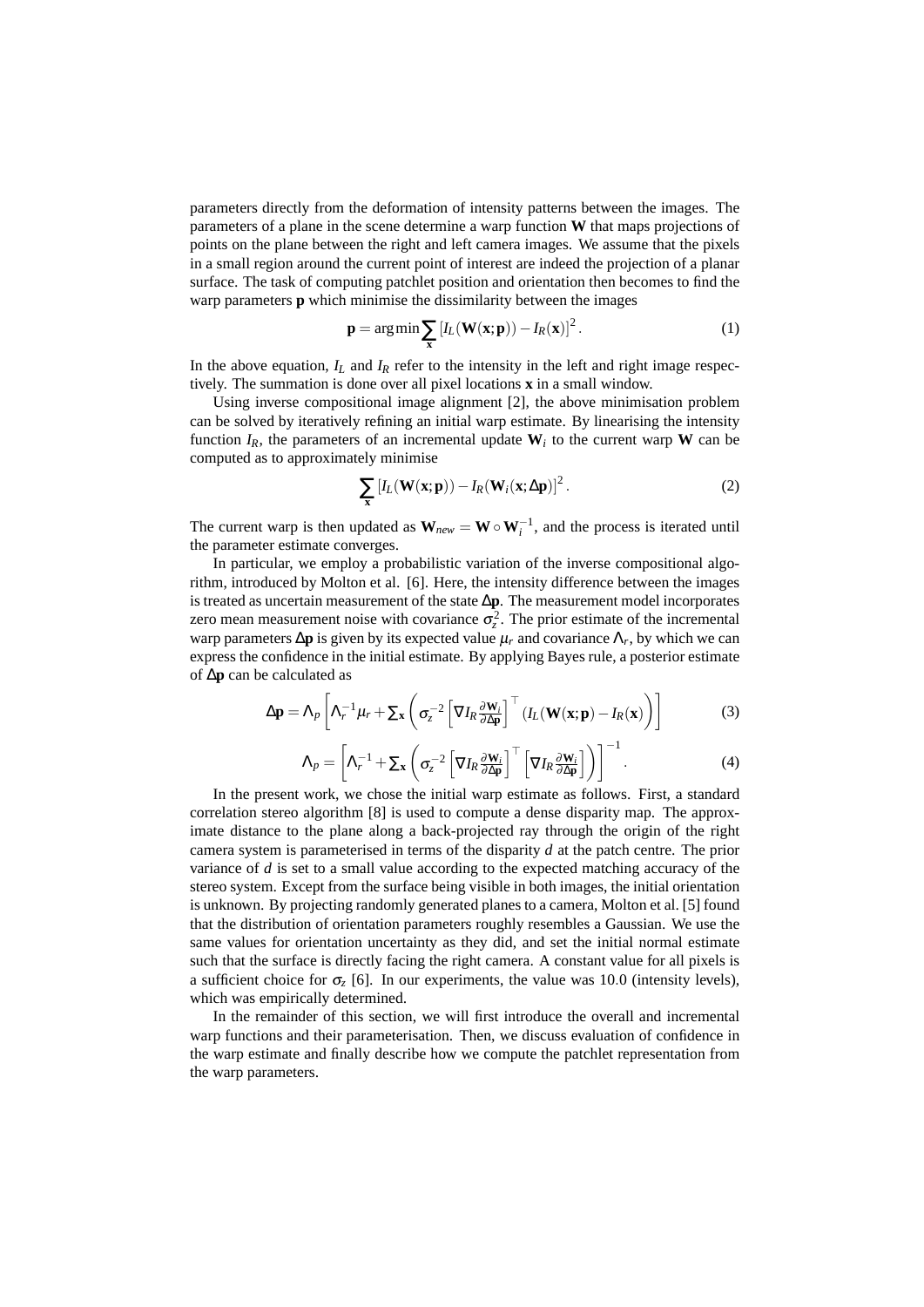

Figure 2: A planar surface is projected in the left and right camera of a stereo system

#### **4.1 The warp functions**

It is well known that two projections of a plane are related by a homography that is defined by internal and external camera parameters as well as the parameters of the plane. Given the homography H and the homogeneous coordinates of a pixel  $\mathbf{x} = (x, y, 1)^\top$  in the right image the corresponding pixel  $\mathbf{x}'$  in the left image can be computed as  $\mathbf{x}' = H\mathbf{x}$ .

Consider the situation depicted in Figure 2. A planar patch  $\Pi$  is projected in two cameras centred at  $C_L$  and  $C_R$ . Their optical axis is indicated by the  $Z_L$  and  $Z_R$  axis of the camera-centred coordinate systems, respectively. We consider a standard rectified stereo setup here, so the relation between the two camera systems is a translation  $\mathbf{t}_c = (b, 0, 0)^\top$ , where *b* is the baseline. The coordinate frame attached to the patch is defined such that the plane normal coincides with the  $Z_{\pi}$  axis. Thus, we have  $Z_{\pi} = 0$  for every point on the plane. Let  $\mathsf{R}_{\pi}$  and  $\mathbf{t}_{\pi}$  denote the relative rotation and translation between the coordinate systems of the first camera and the plane.

We can decompose the transformation between the images as  $H = H_L H_R^{-1}$ , where  $H_L$ and  $H_R$  transform points on the plane to points in the left and right images, respectively. The pinhole model defines the projection of a point in plane coordinates  $\mathbf{X}_{\pi}$  to the right camera as

$$
\mathbf{x} = \mathsf{K}\left[\mathsf{R}_{\pi}|\mathbf{t}_{\pi}\right]\mathbf{X}_{\pi} = \mathsf{K}\mathsf{R}_{\pi}\left[\mathsf{I}|\mathsf{R}_{\pi}^{\top}\mathbf{t}_{\pi}\right]\mathbf{X}_{\pi}.\tag{5}
$$

Here, K is the camera calibration matrix which in a rectified stereo setup is identical for both cameras. Because we know that  $Z_{\pi} = 0$  for any point on the plane, Equation (5) simplifies to

$$
\mathbf{x} = \mathsf{K} \mathsf{R}_{\pi} \left[ \mathsf{I}_{12} | \mathsf{R}_{\pi}^{\top} \mathbf{t}_{\pi} \right] \mathbf{x}_{\pi} = \mathsf{H}_{R} \mathbf{x}_{\pi} \tag{6}
$$

where  $\mathbf{x}_{\pi} = (X_{\pi}, Y_{\pi}, 1)^{\top}$  are the 2D projective coordinates of a point on the plane and  $I_{12}$ is the  $3 \times 2$  matrix consisting of the first two columns of the identity matrix.

Similarly, for the left camera we obtain

$$
\mathbf{x}' = \mathsf{K} \mathsf{R}_{\pi} \left[ \mathsf{I}_{12} | \mathsf{R}_{\pi}^{\top} (\mathbf{t}_{\pi} + \mathbf{t}_{c}) \right] \mathbf{x}_{\pi} = \mathsf{H}_{L} \mathbf{x}_{\pi}.
$$
 (7)

The composition of (6) and (7) yields the required homography  $H = H_L H_R^{-1}$  which relates points from the right and left image. Simplification of this homography expression yields (up to scale)

$$
\mathsf{H} = \mathsf{K} \left[ \mathbf{n}^\top \mathbf{t}_{\pi} \mathsf{I} + \mathbf{t}_c \mathbf{n}^\top \right] \mathsf{K}^{-1} \tag{8}
$$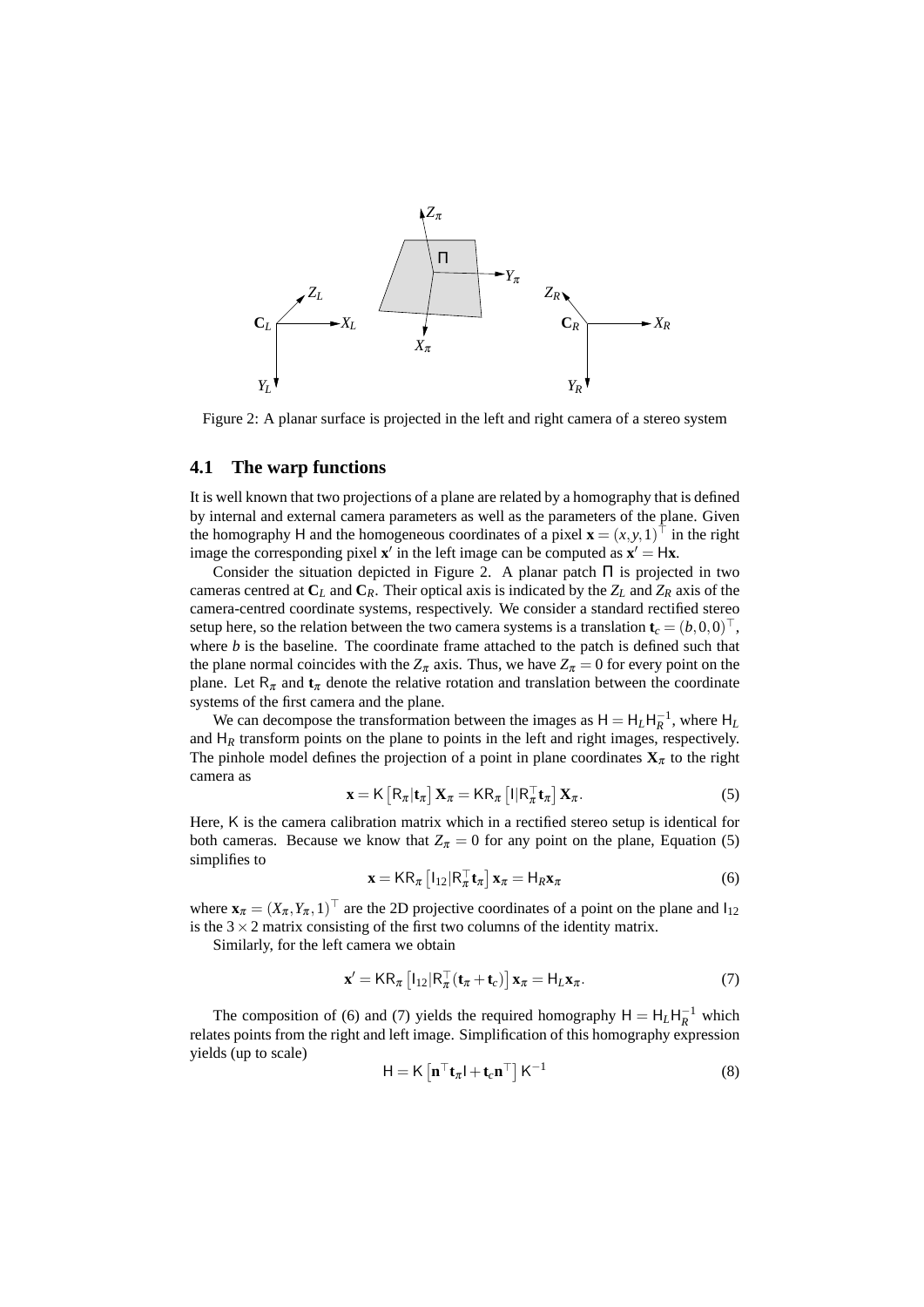where **n** is the third column of  $R_{\pi}$ , the normal vector of the plane. Note that it is not required that **n** is a unit vector because H is only defined up to scale.

We choose the origin of the plane coordinate system to lie on the back-projected ray through the centre  $\mathbf{x}_c$  of the region of interest, and express the translation  $\mathbf{t}_{\pi}(d)$  as a function of the disparity. Thus, we have the warp function  $W(x; p) = Hx$ , parameterised in terms of surface normal and disparity.

We parameterise the incremental warp as  $\Delta \mathbf{p} = (\alpha, \beta, d_i)^T$ , where  $d_i$  is an additive update to the disparity and  $(\alpha \mathbf{q}_1 + \beta \mathbf{q}_2)$  is an additive update to the normal. We choose vectors  $\mathbf{q}_1$  and  $\mathbf{q}_2$  perpendicular to each other and  $\mathbf{t}_\pi$ , the normal update is then sufficient to produce any orientation for which the plane is visible in the right camera [5].

The update of the warp estimate is  $\mathbf{W}_{new} = \mathbf{W} \circ \mathbf{W}_{i}^{-1}$ , and thus the incremental warp is

$$
\mathbf{W}_{i} = \mathbf{W}_{new}^{-1} \circ \mathbf{W}
$$
\n
$$
= \left( \mathsf{K} \left[ \mathbf{n}(\alpha, \beta)^{\top} \mathbf{t}_{\pi}(d+d_{i}) \mathbf{l} + \mathbf{t}_{c} \mathbf{n}(\alpha, \beta)^{\top} \right] \mathsf{K}^{-1} \right)^{-1} \left( \mathsf{K} \left[ \mathbf{n}^{\top} \mathbf{t}_{\pi}(d) \mathbf{l} + \mathbf{t}_{c} \mathbf{n}^{\top} \right] \mathsf{K}^{-1} \right) \mathbf{x} \quad (9)
$$
\n
$$
= \mathsf{K} \left[ \mathbf{n}^{\top} \mathbf{t}_{\pi}(d+d_{i}) \mathbf{l} + \mathbf{t}_{c} \mathbf{n}(\alpha, \beta)^{\top} \right]^{-1} \left[ \mathbf{n}^{\top} \mathbf{t}_{\pi}(d) \mathbf{l} + \mathbf{t}_{c} \mathbf{n}^{\top} \right] \mathsf{K}^{-1} \mathbf{x},
$$

where  $\mathbf{n}(\alpha, \beta) = \mathbf{n} + \alpha \mathbf{q}_1 + \beta \mathbf{q}_2$ .

An interesting observation is, that while being homographies for general camera configuration the warps  $W$  and  $W$ *<sub>i</sub>* degenerate to affinities for the rectified scenario. Because the epipolar constraint must hold for all corresponding points, we have  $y' = y$ . This implies that the partial derivatives of the warps with respect to *y* are zero, and consequently the intensity gradient in *y* direction can be excluded from the alignment procedure.

#### **4.2 Evaluation of uncertainty in the parameter estimate**

An important feature of the patchlet representation is that it provides measures of confidence in the position and orientation parameters. In Murray's patchlet generation method [7] disparity values are used to triangulate 3D points, each associated with uncertainty according to the expected matching accuracy of the correlation stereo algorithm used to compute the disparity values. A best-fit plane to a local neighbourhood of these points is then computed and the confidence measure defined by propagating the uncertainty from the points to the plane parameters.

From our point of view, a disadvantage of this method is to neglect the fact that the accuracy of correlation matching is influenced by the amount of texture in the pixel windows used. Furthermore, if intensity gradients are used to estimate local surface orientation as well, as in our method, image texture will provide information on the confidence of individual parameters. For instance, an otherwise textureless pixel window containing a single centred black dot contains sufficient information to compute disparity while leaving surface orientation uncertain.

The posterior covariance (4) computed by probabilistic image alignment provides a measure of uncertainty in the converged parameter estimate. Note, however, that only the intensity gradients of the right image play a role in its computation. This is sufficient, if our model of image formation is correct, that is if the considered set of pixels is indeed the image of a planar surface, visible in both views. Frequently, however, these assumptions are violated. For instance, a pixel window in the right image spanning an occlusion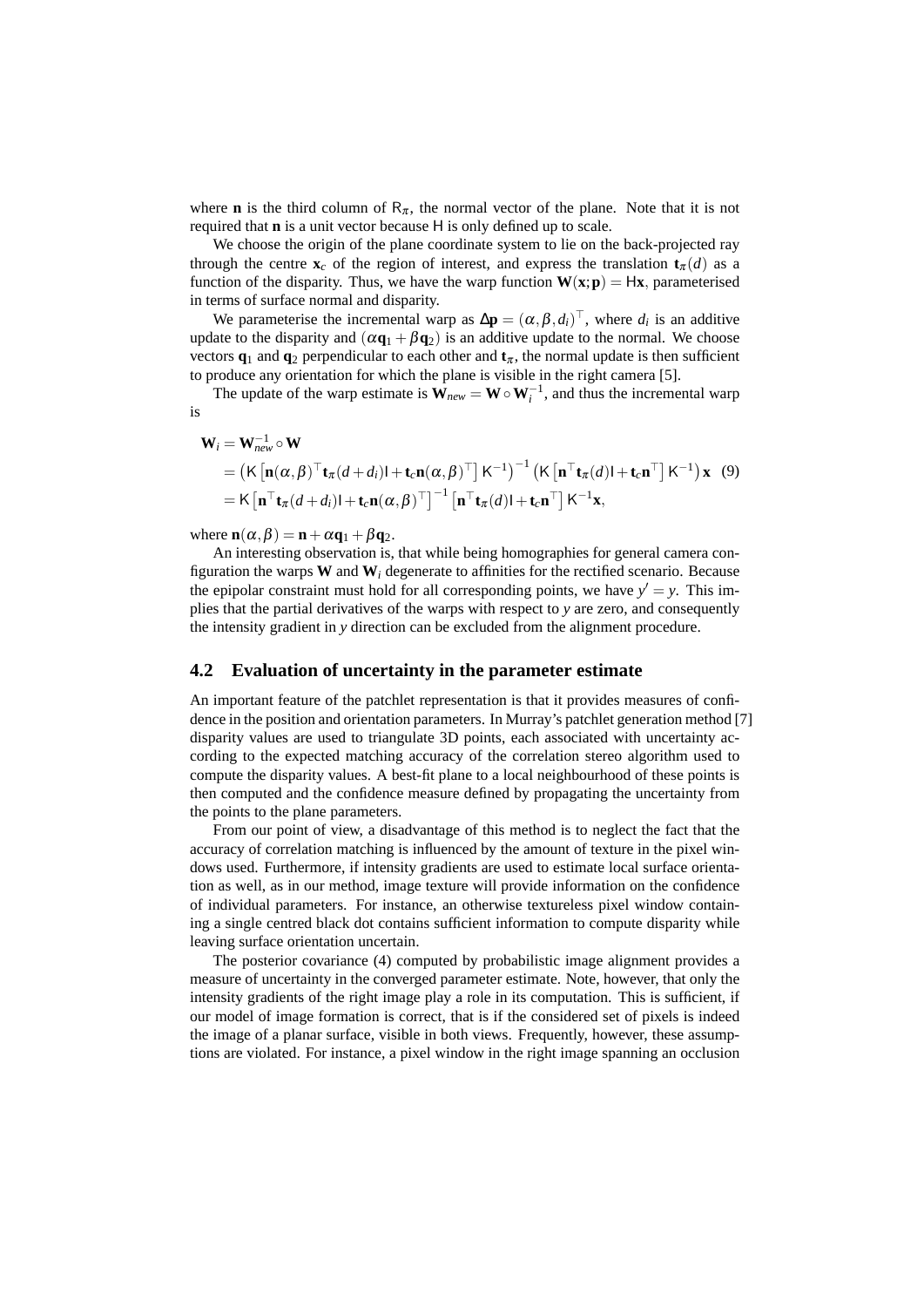boundary may contain rich texture, but despite the low posterior covariance, we should not put much trust in the estimated plane parameters.

A way to check for violation of our *a priori* assumptions is to analyse the intensity differences at the converged parameter estimate. We expect the intensity errors  $I_L(\mathbf{W}(\mathbf{x}; \mathbf{p})) - I_R(\mathbf{x})$  evaluated at the posterior estimate **p** to resemble a standard distribution with zero mean and variance  $\sigma_z^2$ . Pixel windows, for which this is not the case, might be simply discarded as incompatible with our image formation model. Instead, we might assume that the deviation from  $N(0, \sigma_z^2)$  increases with the severity of the violation of assumption. A surface with a slight curvature can be expected to be more "well-behaved" than an actual occlusion boundary. In our experiments, we have found that simply using the actual variance of intensity errors  $\overline{\sigma}_z^2$  to recompute the posterior covariance as

$$
\Lambda_p = \left[ \sum_{\mathbf{x}} \left( \max(\overline{\sigma}_z, \sigma_z)^{-2} \left[ \nabla I_R \frac{\partial \mathbf{W}_i}{\partial \Delta \mathbf{p}} \right]^\top \left[ \nabla I_R \frac{\partial \mathbf{W}_i}{\partial \Delta \mathbf{p}} \right] \right) \right]^{-1},\tag{10}
$$

already gives a reasonable estimate of the uncertainty in the parameters.

#### **4.3 Generation of patchlet parameters**

Constructing a patchlet from the parameters of the posterior warp estimate is straightforward and mostly along the same lines as in [7]. The origin of the patchlet is given by by the translation  $\mathbf{t}_{\pi}(d)$ , and its *Z* axis by the plane normal **n**. The *X* and *Y* axes are determined as the major and minor axis of the ellipse that is the intersection of the plane and a cone through the centre pixel of the generating region. Patchlet size along those axes is determined by projecting the pixels boundaries to the patchlet plane. We propagate the uncertainty from the warp parameter space to patchlet coordinate space, to obtain positional and directional confidence.

#### **5 Experimental Evaluation**

The performance of stereo vision algorithms typically depends on the structure of the scene, the image information in the textures, and occlusions. We decided to focus on applications in mobile robotics such as constructing geometrical models of indoor environments. That is, planar surfaces are common and the object distances are below 5 metres or so. As the stereo camera is to be mounted on a mobile robot, we used a Point Grey Research Bumblebee camera. The dense disparity image is generated with sum-ofabsolute-differences correlation stereo [8]. The experiments were performed both using real and synthetic images. The real images were used to evaluate the patchlet clouds by visual inspections.

Figure 3 shows exemplary results of our algorithm for an outdoor scene. In the top row, the reference (right camera) and disparity images are shown. In the bottom-left, the generated patchlet cloud is rendered from a different point of view. In the close-up view in the bottom-right the individual patchlets are clearly visible.

Visualisations of patchlets generated from various real images indicates that our method can reliably estimate patchlets for regions of the image containing approximately planar scene features. By incorporating surface orientation, our method often improves the disparity results obtained by the correlation stereo method, especially for surfaces tilted away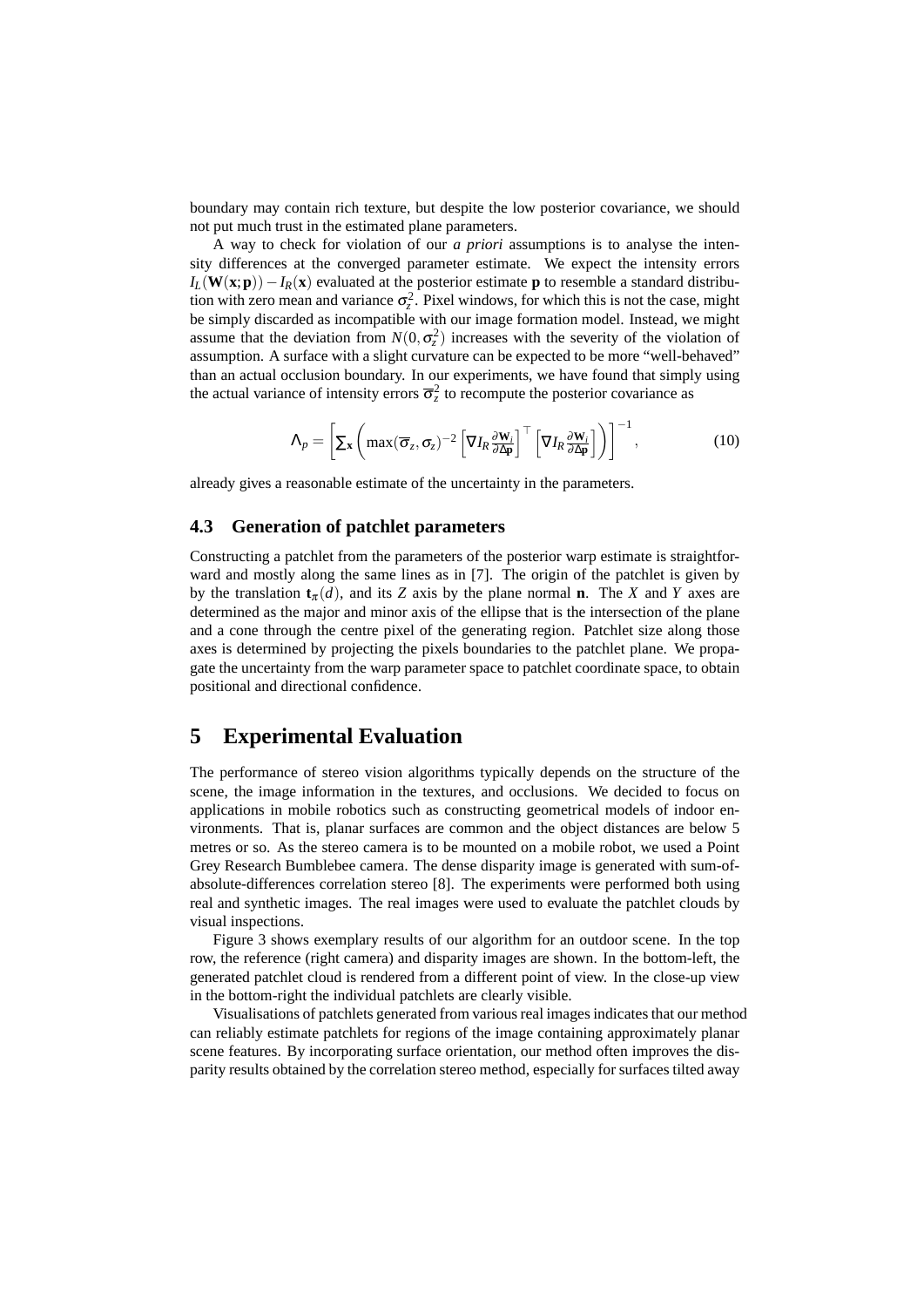

Figure 3: Reference and disparity image and visualisation of the resulting patchlets.

from the camera. We checked that this is not an artifact of the correlation algorithm by excluding the orientation parameters from the alignment procedure.

In a direct comparison, the patchlet clouds generated by Murray's method often appear smoother, i.e, our method produces gaps between neighbouring patchlets more often. On the other hand, for planar surfaces that are not directly facing the camera our results often look much more even. In general, our results are visually very similar to Murray's.

The synthetic images were obtained using a 3D robot simulator. The implementation of the Bumblebee camera in the simulator makes use of the OpenGL depth buffer to compute the true 3D position and orientation of the patchlets, in addition to the left and right camera images.

In the simulation, the camera was moving toward a pile of cardboard boxes and then circled around these objects, maintaining a distance of 1.5m. New images were taken at a step size of 10cm. Along the complete trajectory, we recorded 114 images pairs. An example reference image and the corresponding disparity image is given in Figure 4.

For two patchlets *a* and *b*, we can specify a position error, a pointing error, and a coordinate origin error, as illustrated in Figure 5 (top-left). The accuracy results of the patchlet estimation methods are strongly affected by outliers. Ideally, we want to consider only those patchlets with high confidence values. For this purpose, the patchlet representation contains the positional variance in normal direction,  $\lambda$ , and the confidence in normal direction,  $\kappa$ . That is, we can sort the computed patchlets for increasing values of  $\lambda$  or decreasing value of κ, respectively, and consider only the first *n* patchlets of the resulting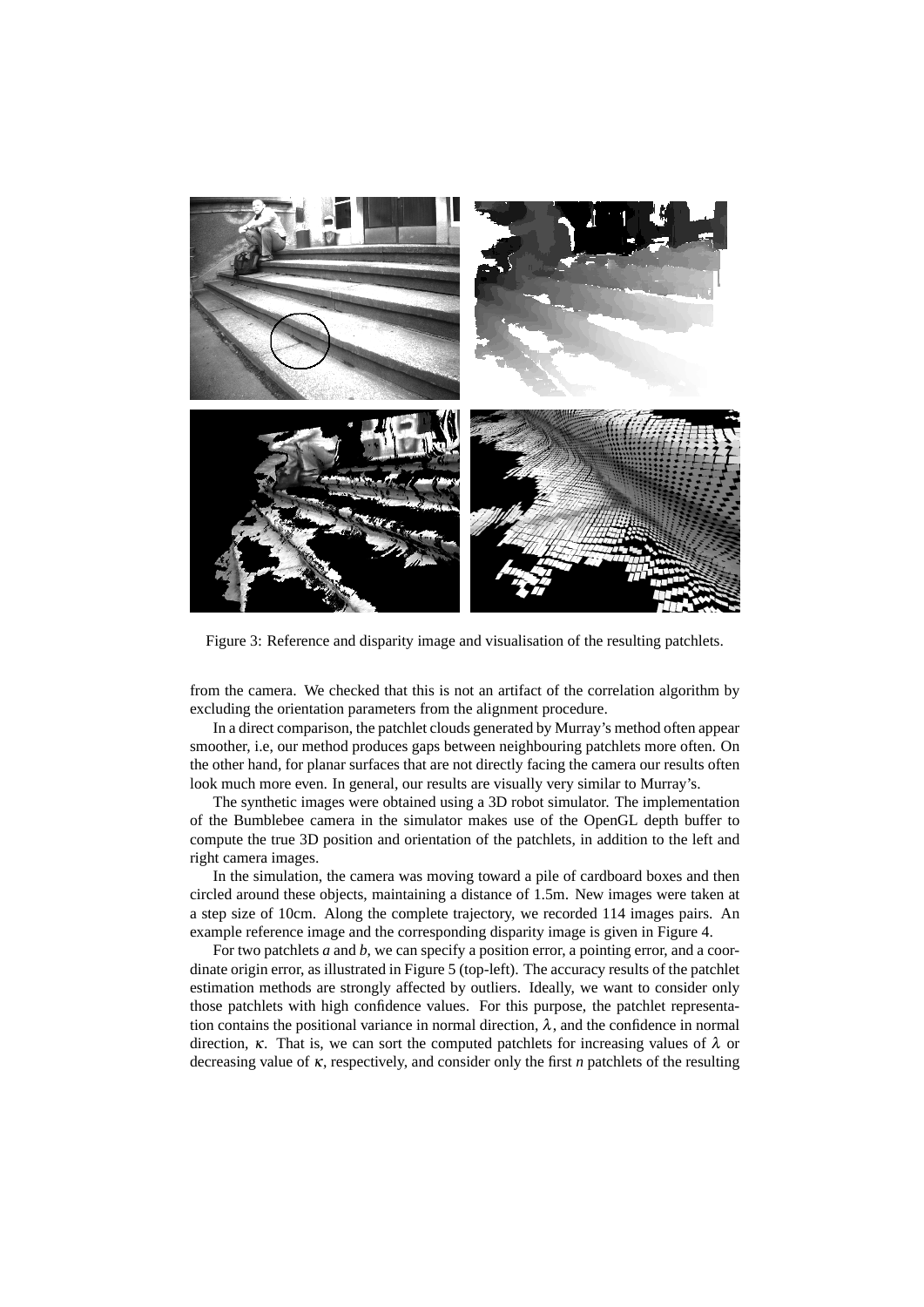

Figure 4: Example reference/disparity image pair of the cardboard boxes.

ordered sequences.

In the given scenario, the stereo matching algorithm computed about 14,000 valid disparity values for a camera image of size 320x240. Each disparity image was processed both by the presented algorithm (denoted by PIA) and Murray's patchlet generation method (denoted by PGR). For 96.2% (PIA) and 99.4% (PGR) of the disparity values, we obtained a corresponding patchlet, respectively. A small number of disparity values was disregarded by the algorithms.

The accuracy comparison of the two algorithms is given in Figure 5. The *X*-axis denotes the selection ratio based on the parameters  $\lambda$  and  $\kappa$ , respectively. A ratio of 0.1 means that the error was computed for the 10% of patchlets with the smallest value of  $\lambda$ or the largest values of  $\kappa$ , respectively. The larger the selection ratio, the more patchlets were evaluated for each image. If the selection ratio is close to 1.0, we see that PIA and PGR have similar error values. Please note, for better visibility, the error bars in all diagrams are 1/10 of the standard deviation. The error values are the averages obtained for all 114 images.

The diagrams illustrate that PIA yields better estimates of the  $\lambda$  and  $\kappa$  parameters than PGR. For small selection ratios, PIA has got considerably smaller errors. As one would expect, the larger the selection ratio (i.e., an increasing number of 'bad' patchlets are being incorporated), the larger the resulting error. This indicates that the confidence values obtained by PIA reflect the real situation more accurately than those obtained by the original PGR algorithm. In fact, the  $\lambda$  and  $\kappa$  values computed by PIA can be used to differentiate between good and bad patchlet approximations.

#### **6 Conclusions**

We expect that stereo vision will become increasingly popular in mobile robotics as a 3D range sensing method. Application for tasks such as navigation and mapping require explicit representation of uncertainty in the sensor data. We believe that the patchlet representation is a useful low-level primitive for this purpose. We have presented a new method to compute patchlets. Our experiments have shown that it is important to incorporate image texture in the computation of confidence measures.